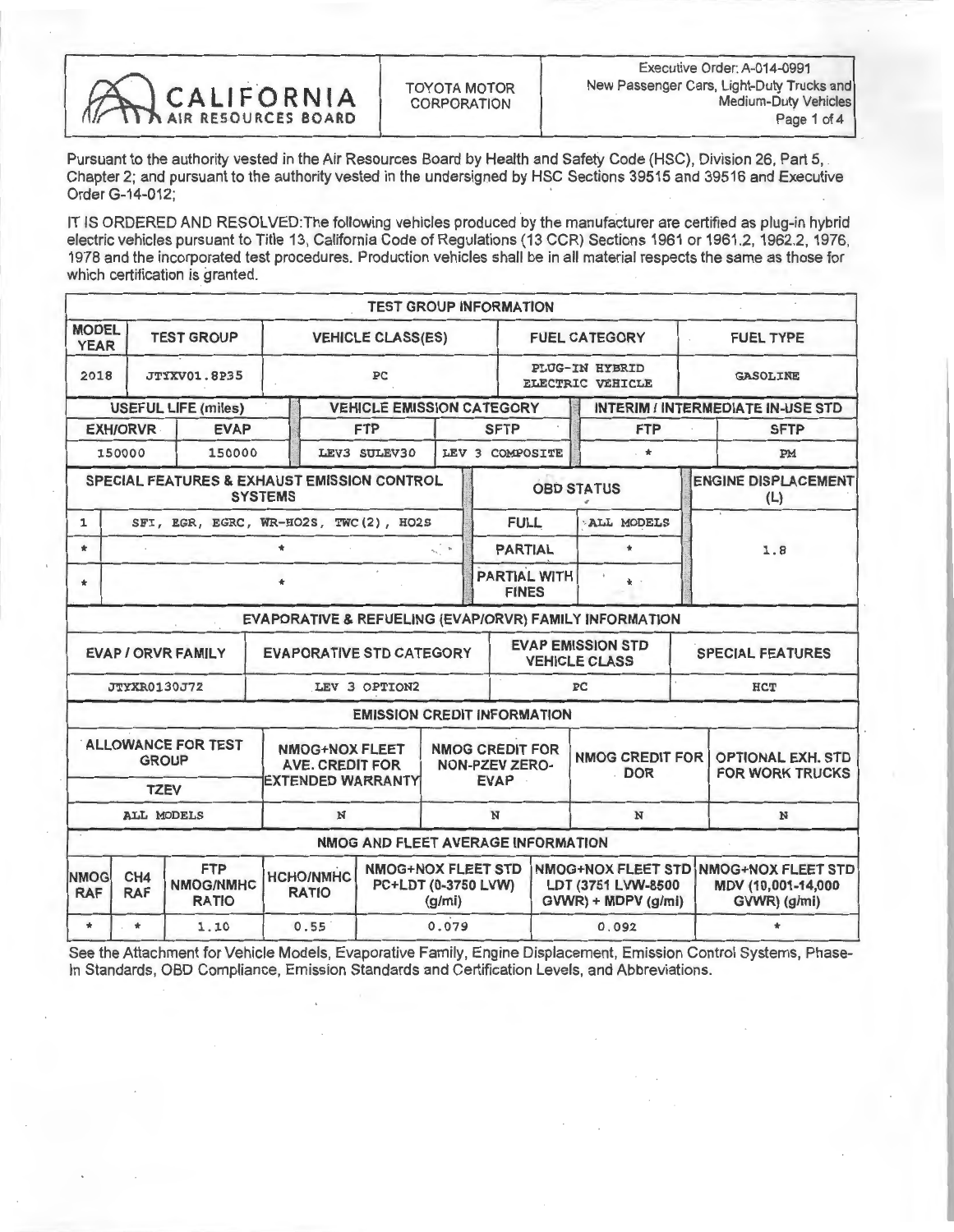

BE IT FURTHER RESOLVED:<br>The exhaust and evaporative emission standards and the certification emission levels for the listed vehicles are as The exhaust and evaporative emission standards and the certification emission levels for the listed vehicles are as listed on the Attachment. Compliance with the 50 Fahrenheit testing requirement may have been met based on the manufacturer's submitted compliance plan in lieu of testing. Any debit in the manufacturer's fleet average compliance requirement for NMOG+NOx or Vehicle Equivalent Credit (13 CCR Sections 1961.2(b)(1), 1961.2(b)(3), or<br>1961.2(c)(3), and the incorporated test procedures, as applicable), or Greenhouse Gas Emissions (13 CCR Section 1991.2(c)(3), and the incorporated test procedures, as applicable), or Greenhouse Gas Emissions (13 CCR Section  $\epsilon$  MDD) 1961.3, or 17 CCR Section 95663, and the incorporated test procedures, as applicable), for PC, LDT, MDPV or MDV shall be equalized as required.

#### BE IT FURTHER RESOLVED:

For the listed vehicle models, the manufacturer has attested to compliance with Title 13, California Code of<br>Regulations, (13 CCR) Sections 1965 [emission control labels], 1968.2 [on-board diagnostic, full or partial compl 2035 et seq. [emission control warranty], 2235 [fuel tank fill pipes and openings] (gasoline and alcohol fueled vehicles only), and "High-Altitude Requirements" and "Inspection and Maintenance Emission Standards" (California 2015 and only), and "High-Altitude Requirements" and "Inspection and Maintenance Emission Standards" (California 2015 and Subsequent Model Criteria Pollutant Exhaust Emission Standards and Test Procedures and 2017 and Subsequent Model Greenhouse Gas Exhaust Emission Standards and Test Procedures for PC, LDT and MDV).

Vehicles certified under this Executive Order shall conform to all applicable California emission regulations.

The Bureau of Automotive Repair will be notified by copy of this Executive Order.

Executed at El Monte, California on this  $\left(3\right)$  day of December 2017.

Emissions Compliano Emissions Compliance, Automotive Regulations and Science Division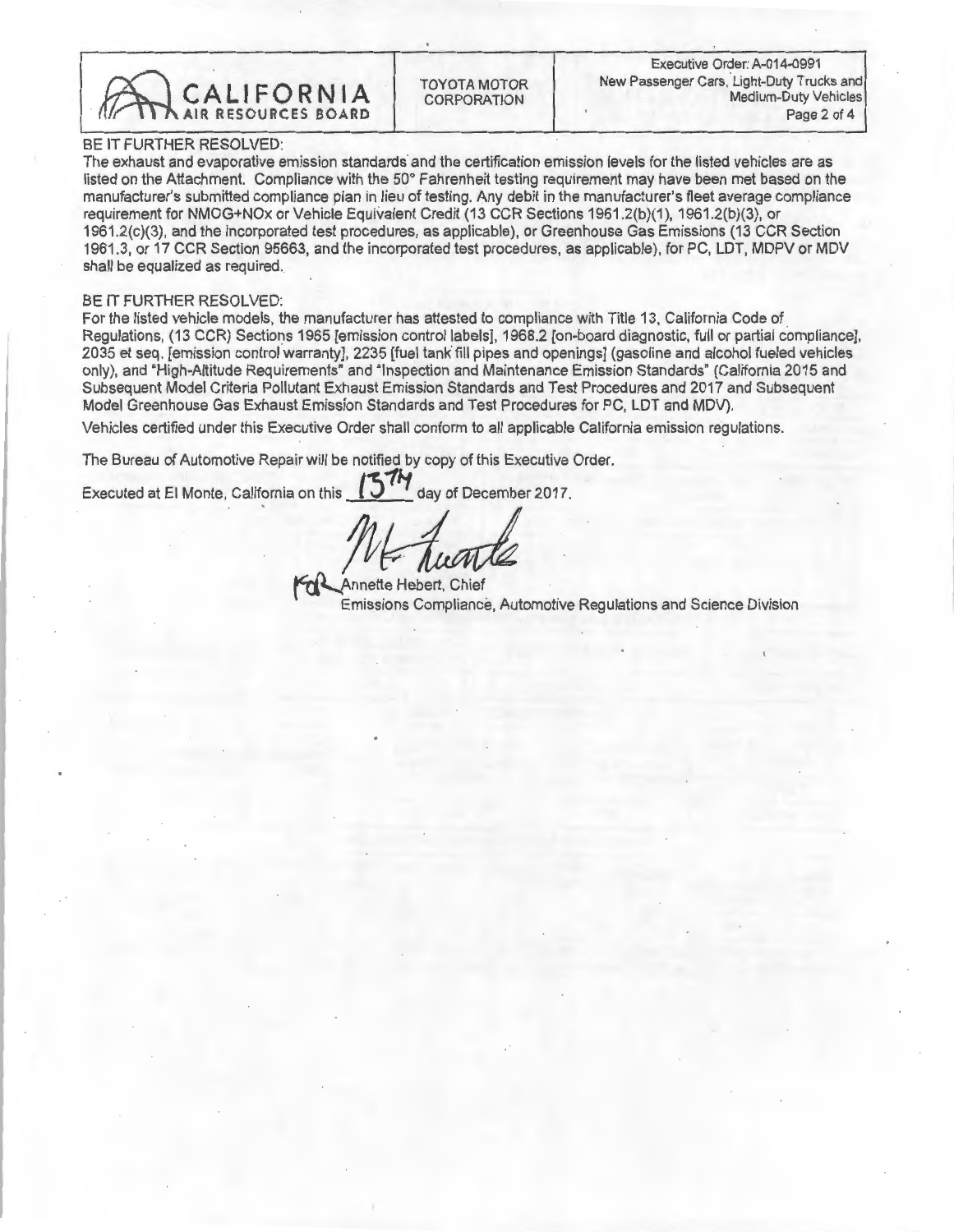

Executive Order: A-014-0991<br>New Passenger Cars. Light-Duty Trucks and CALIFORNIA TOYOTA MOTOR New Passenger Cars, Light-Duty Trucks and<br>AIR RESOURCES BOARD Page 3 of 4

### ATTACHMENT

#### EXHAUST AND EVAPORATIVE EMISSION STANDARDS AND CERTIFICATION LEVELS

# EXHAUST EMISSION STANDARDS AND CERTIFICATION LEVELS (FTP, HWFET, 50°F, 20°F)<br>CH4: methane: NMOG: non-CH4 organic gas: HC: hydrocarbon: NMHC: non-CH4 HC: CO: carbon

CH4: methane; NMOG: non-CH4 organic gas; HC: hydrocarbon; NMHC: non-CH4 HC; CO: carbon monoxide; NOx: oxides of nitrogen; HCHO: formaldehyde; PM: particulate matter; RAF: reactivity adjustment factor; 2DHS/3DHS [g HC/test]: 2/3 days diurnal+hot-soak; RL [g HC/mi]: running loss; ORVR [g HC/gallon dispensed]: on-board refueling vapor recovery; g: gram; mg: milligram; mi: mile; K: FUEL TYPE TODO miles, F. degrees Famerineit; FTP: lederal test procedure; SFTP: supplemental FTP

|             |  | NMOG+NOx<br>(g/mi)            |             |                  | CO<br>(g/mi) |            |             | <b>NOx</b><br>(g/mi) |             | <b>HCHO</b><br>(mg/mi) |             | <b>PM</b><br>(g/mi) |  |
|-------------|--|-------------------------------|-------------|------------------|--------------|------------|-------------|----------------------|-------------|------------------------|-------------|---------------------|--|
|             |  |                               | <b>CERT</b> | <b>STD</b>       | <b>CERT</b>  | <b>STD</b> | <b>CERT</b> | <b>STD</b>           | <b>CERT</b> | <b>STD</b>             | <b>CERT</b> | <b>STD</b>          |  |
| FTP@50K     |  |                               | $\star$     | $\star$          | $\ast$       | $\star$    | $\star$     | $\star$              | $\star$     | $\star$                | $\star$     | $\star$             |  |
| FTP@UL      |  | <b>GASOLINE-</b><br>TIER3 E10 | 0.0179      | 0.030            | 0.12         | 1.0        | $\ast$      | $\star$              | ٠           | 4                      | 0.0004      | 0.003               |  |
| 50°F @4K    |  |                               | $\star$     | $\star$          | $\star$      | $\star$    | $\star$     | $\star$              | $\star$     | $\star$                |             |                     |  |
|             |  |                               |             | <b>FUEL TYPE</b> |              |            |             | NMOG+NOx (g/mi)      |             |                        | CO (g/mi)   |                     |  |
|             |  |                               |             |                  |              |            | <b>CERT</b> |                      | <b>STD</b>  | <b>CERT</b>            |             | <b>STD</b>          |  |
| HWFET @ 50K |  |                               |             |                  |              |            |             |                      |             |                        |             |                     |  |
| HWFET @ UL  |  | <b>GASOLINE-TIER3 E10</b>     |             |                  |              |            |             | 0.0060               | 0.030       |                        |             |                     |  |
| 20°F@50K    |  |                               | COLD CO E10 | REGULAR GASOLINE |              | (TIER3)    |             |                      |             | 0.59                   |             | 10.0                |  |

#### SFTP EXHAUST EMISSION STANDARDS AND CERTIFICATION LEVELS.

|      |                               |             | <b>US06</b>        |              |                      | <b>SC03</b>        |              | <b>COMPOSITE</b>   |              |                      |
|------|-------------------------------|-------------|--------------------|--------------|----------------------|--------------------|--------------|--------------------|--------------|----------------------|
|      | <b>FUEL TYPE</b>              |             | NMOG+NOx<br>(g/mi) | co<br>(g/mi) | <b>PM</b><br>(mg/mi) | NMOG+NOx<br>(g/mi) | co<br>(g/mi) | NMOG+NOx<br>(g/mi) | CO<br>(g/mi) | <b>PM</b><br>(mg/mi) |
| @ 4K |                               | <b>CERT</b> |                    |              |                      |                    | $\star$      |                    |              |                      |
|      |                               | <b>STD</b>  |                    |              |                      |                    | $\star$      |                    |              |                      |
| @ UL |                               | <b>CERT</b> |                    |              | 0.6                  |                    | ۰            | 0.0185             | 0.17         | ÷                    |
|      | <b>GASOLINE-</b><br>TIER3 E10 | <b>STD</b>  |                    |              | 10                   |                    |              | 0.097              | 4.2          |                      |
|      |                               | <b>BIN</b>  |                    |              |                      |                    |              | 0.030              |              |                      |

|                                     | WHOLE VEHICLE EVAPORATIVE EMISSION STANDARDS AND CERTIFICATION LEVELS |             |                           |       |                                                                                                          |                                   |                                 |             |                                                                                                                                                                                                   |  |            |  |
|-------------------------------------|-----------------------------------------------------------------------|-------------|---------------------------|-------|----------------------------------------------------------------------------------------------------------|-----------------------------------|---------------------------------|-------------|---------------------------------------------------------------------------------------------------------------------------------------------------------------------------------------------------|--|------------|--|
|                                     |                                                                       |             |                           |       |                                                                                                          | WHOLE VEHICLE EVAPORATIVE TESTING |                                 |             |                                                                                                                                                                                                   |  |            |  |
| <b>EVAPORATIVE</b><br><b>FAMILY</b> | <b>FUEL TYPE</b>                                                      |             | 3DHS (g/test) @ UL        |       |                                                                                                          |                                   | 2DHS (g/test) @ UL              |             |                                                                                                                                                                                                   |  |            |  |
|                                     |                                                                       |             | <b>CERT</b><br><b>STD</b> |       | FEL                                                                                                      | <b>CERT</b>                       | <b>STD</b>                      | FEL         |                                                                                                                                                                                                   |  | <b>STD</b> |  |
| <b>JTYXR0130J72</b>                 | <b>GASOLINE-</b><br>LEV3 E10                                          | 0.1675      |                           | 0.300 | $\star$                                                                                                  | 0.1353                            | 0.300                           | $\star$     |                                                                                                                                                                                                   |  | 0.05       |  |
|                                     |                                                                       |             |                           |       |                                                                                                          |                                   |                                 |             |                                                                                                                                                                                                   |  |            |  |
|                                     |                                                                       |             |                           |       |                                                                                                          |                                   | FUEL ONLY EVAP & CANISTER BLEED |             |                                                                                                                                                                                                   |  |            |  |
| <b>EVAPORATIVE</b><br><b>FAMILY</b> | ORVR (g/gallon) @ UL                                                  |             |                           |       | <b>3DHS RIG TEST</b><br><b>2DHS RIG TEST</b><br>(g/test) @ UL<br>$(g$ /test $)$ @ UL<br><b>FUEL TYPE</b> |                                   |                                 |             | RL (g/mi) @ UL<br><b>CERT</b><br>0.003<br>ORVR / FUEL ONLY / CANISTER BLEED EVAPORATIVE EMISSION STANDARDS AND CERTIFICATION LEVELS<br><b>BLEED CANISTER</b><br>TEST (g/test) @ 4K<br><b>CERT</b> |  |            |  |
|                                     | <b>FUEL TYPE</b>                                                      | <b>CERT</b> | <b>STD</b>                |       |                                                                                                          | <b>CERT</b>                       | <b>STD</b>                      | <b>CERT</b> | <b>STD</b>                                                                                                                                                                                        |  | <b>STD</b> |  |
| <b>JTYXR0130J72</b>                 | <b>GASOLINE-</b><br>LEV3 E10                                          | 0.001       | 0.20                      |       |                                                                                                          |                                   | $\star$                         | $\star$     | ٠                                                                                                                                                                                                 |  |            |  |